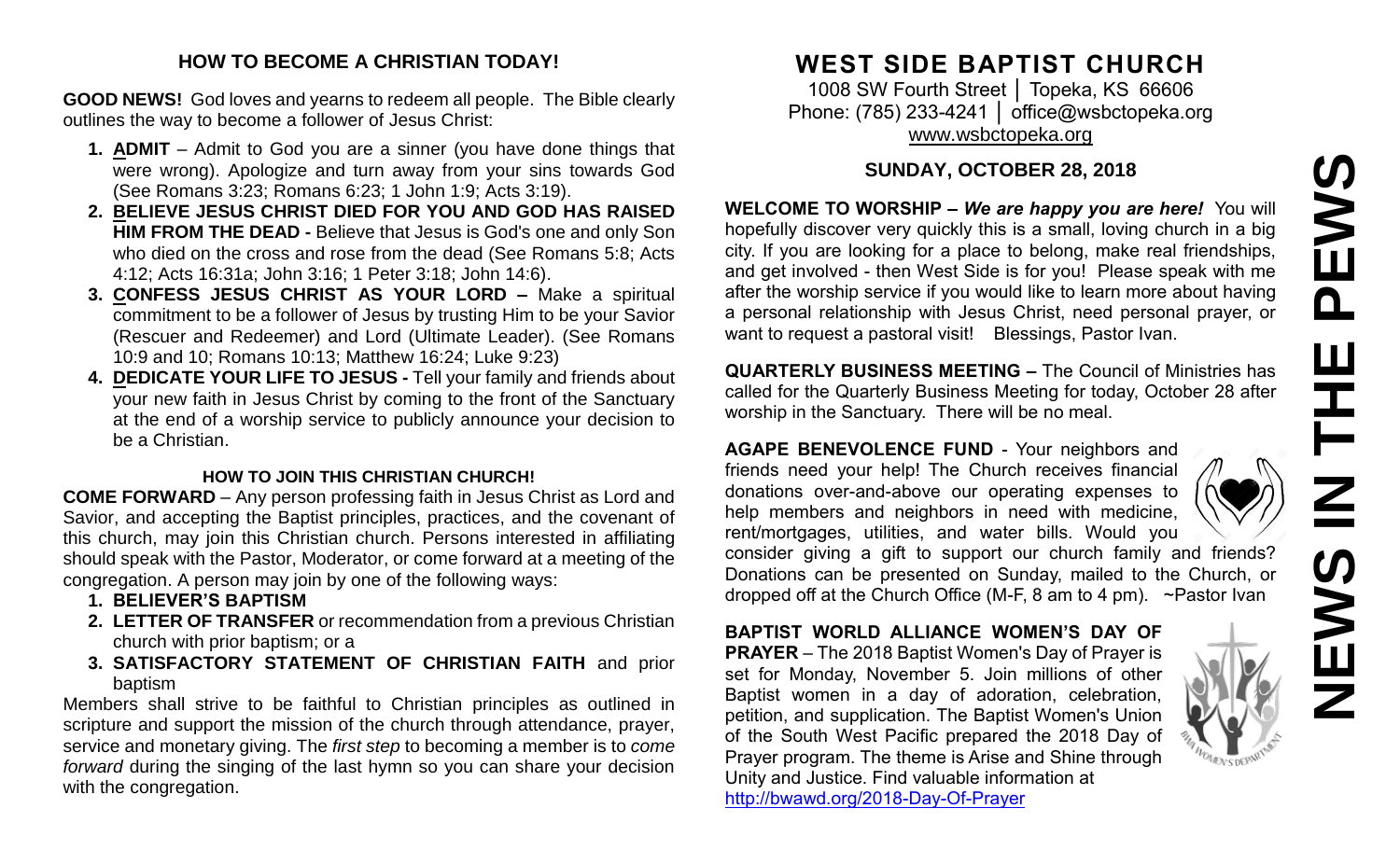**BIBLE STUDY -** Come for the one-hour small group study of the biblical book **"ACTS OF THE APOSTLES" on Wednesdays at 10:30 am in Holmer Hall**. The Bible study is taught start-to-finish ("Lectio continua"), no previous experience necessary. Bible studies are free and open to the public. A new study will start October 31 – "The Book of Esther – God Saves His People!"

**CHOIR SEASON HAS BEGUN -** All who enjoy singing and have some available time to spend learning music on *Wednesday from 7:00 to 8:00 pm*, are invited to join the Choir. Contact Janet Nyfeler at (785) 271-9460 or [janetnyfeler@gmail.com.](mailto:janetnyfeler@gmail.com) We will visit about songs coming up and maybe even sing a few.

**VETERAN'S DAY SERVICE -** The Church will honor all servicemen and women during worship on Sunday, November 11 at 10:30 am. Please bring a framed photograph of the person you wish to acknowledge and remember to be placed on the Communion Table. See Pastor Ivan for details. The Office will be closed on Monday, November 12 in observance of Veteran's Day.

#### **YOUTH @ BRAVING DISCIPLESHIP (NOV. 2-3)** – Youth and Sponsors



need to register for Braving Discipleship, ASAP! Braving Discipleship is a youth conference centered on creating and developing disciples for Christ. **Register Online!** The event is free for students who participated in the Labor of Love event. Come and be a part of something

greater than yourself and learn what it means to be a Disciple of Jesus! See Pastor Ivan for more information.

**STEWARDSHIP LUNCHEON –** Mark your calendars for the annual **Stewardship Celebration Luncheon on Sunday, November 18 at 12:00 pm in the Fellowship Hall.** The Celebration Luncheon is a catered (not a pot-luck) meal on Stewardship Sunday (the Sunday before Thanksgiving). Our Theme will be "Remember." We will celebrate membership anniversaries throughout the new church year (December thru November). See Pastor Ivan for more information.

#### **WEEKLY CALENDAR**

#### **SUNDAY, OCTOBER 28**

| $8:30$ am  | Breakfast (FH)                              |
|------------|---------------------------------------------|
| $9:15$ am  | <b>Sunday School</b>                        |
| $10:30$ am | Worship Service (S)                         |
| 11:00 am   | <b>Quarterly Business Meeting (No Meal)</b> |

#### **MONDAY, OCTOBER 29**

| $9:00 \text{ am}$ | No Music Committee Meeting (HH) |
|-------------------|---------------------------------|
| $9:00 - 11:00$ am | <b>Baby Closet Ministry</b>     |
| $6:00 - 9:00$ pm  | Capital City Men's Chorus (FH)  |

#### **TUESDAY, OCTOBER 30**

#### **WEDNESDAY, OCTOBER 31**

| $10:30$ am       | Bible Study (HH)                          |
|------------------|-------------------------------------------|
| $3:30 - 5:30$ pm | No Fruit & Vegetable Food Pantry (FH)     |
| $5:00 - 7:00$ pm | <b>Baby Closet Ministry</b>               |
| $5:00 - 7:00$ pm | Trunk or Treat & NIA Chili Feed & Hotdogs |
| <b>No</b>        | WWW Bible Club and Adult Bible Study (HH) |
| No               | Choir Practice (S)                        |
|                  |                                           |

#### **THURSDAY, NOVEMBER 1**

| $1:00 - 3:00$ pm | <b>Baby Closet</b> |
|------------------|--------------------|
|------------------|--------------------|

#### **FRIDAY, NOVEMBER 2 Pastor's Day Off**

#### **SATURDAY, NOVEMBER 3**

| $1:00$ pm | <b>Worship Team Practice</b> |
|-----------|------------------------------|
|           |                              |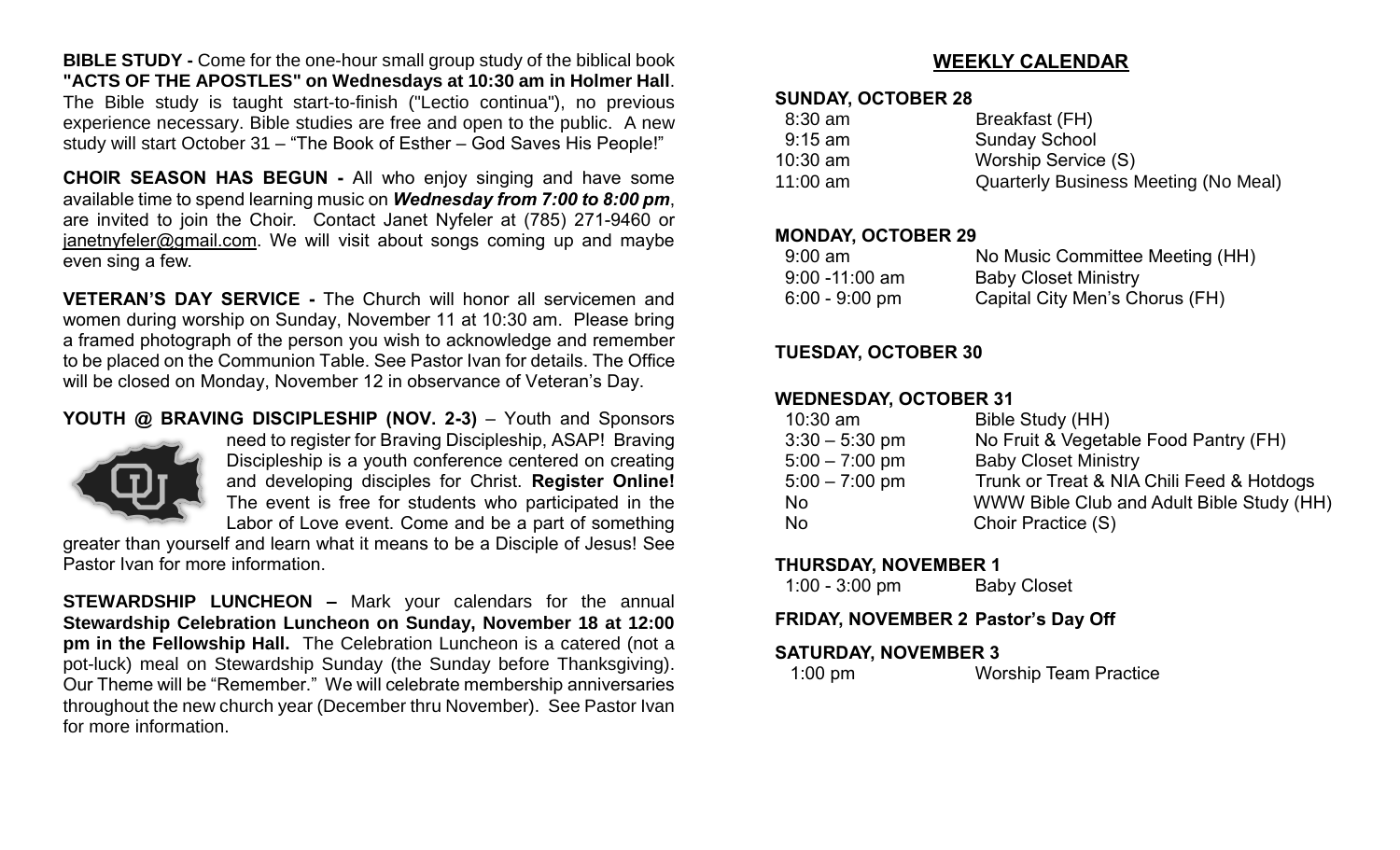## **IN OUR THOUGHTS AND PRAYERS**

Joe Abbey – Praise for a healthy report Al Carpenter – Healing for health concerns Bradley Carpenter – Healing for health concerns Harry and Pat Carpenter – Healing for health concerns Pat Carreno – Healing for Health Concerns (home) Esther Carrier – Healing for health concerns Almira Collier – Healing for health concerns (Colorado) Karen Kirby – Healing for health concerns Ernie Longstaff – Healing for health concerns Judy Longstaff – Healing for health concerns Hilda Lundgren – Healing for health concerns Nancy May – Healing for health concerns Marie Merrifield – Healing for health concerns Rogene Moody – Healing for health concerns Don and Molly Morris – Healing for health concerns moved to Brewster PL Becky Poe – Healing for health concerns Bob Roesler – Interim Minister at FBC of Topeka, starting Feb. 1, 2018 Jill Roesler – Healing for health concerns Keith Springer – Healing for health concerns (Marianne Spano's brother) Lola Zab – Healing for health concerns (Marianne Spano's sister)

General Secretary of the American Baptist Churches – Dr. Lee Spitzer New ABCCR Executive Minister – Rev. Dr. Gregg Hemmen

# **HOMEBOUND & CARE FACILITIES:**

\*June Cunningham – Brewster Place \*Etta Landis –Capital Ridge \*Shirley Dell – \*Mae Martin – Plaza West \*Helen Farrar – Plaza West \*Ken Pasley – Atria Place \*Gerald Haney – \*Theo Penny – Lawrence \*Russ Hunter – \*Edward Perkins – Gardiner \*Mary Lou Johnson –Aldersgate \*Juanita Plankinton – \*Alice Kieffer – \*Hazel Smith-Tindall \*Reginald Kirby – Hospice

**DAYLIGHT SAVINGS TIME ENDS –** Get ready to "fall back" one hour on **Sunday, November 4 at 2:00 AM** because Daylight Savings Time ends.

**FRUIT & VEGETABLE FOOD PANTRY –** Free bread, fruits, and vegetables on **Wednesdays from 3:30 pm to 5:30 pm**  or while supplies last. **September Food Pantry Report** - 939 Individuals (444 adults, 406 children, and 89 seniors) in 250 families were able to receive free bread, fruits, vegetables, and other items (total 4,193 pounds) from the Fruit &



Vegetable Food Pantry at West Side Baptist Church during September 2018. The Fruits & Vegetable Food Pantry will be open on Wednesdays in October (3, 10, 17, 24) from 3:30 pm to 5:30 pm. **There will be NO Food Pantry on Halloween (October 31).** All food is available at no cost

.**HABITAT FOR HUMANITY -** Volunteers Needed! The Habitat for Humanity



Faith Build is an opportunity for our faith groups to put God's love into action. Over 20 Topeka faith groups have come together to construct a home in our Ward Meade Neighborhood. If you are interested in joining

these efforts, please sign-up at [http://www.topekahabitat.org/faith-build.](http://www.topekahabitat.org/faith-build) Or, contact Janice at (785) 234-4322 or [exec@topekahabitat.org.](mailto:exec@topekahabitat.org) See Don Johnson for details.

**MEMBERSHIP CLASSES** – Pastor Ivan will lead a new Membership Class, "**Pathfinders,**" for all interested individuals for six weeks on **Saturday mornings in November (3rd, 10th, and 17th) and December (8th , 15th, and 22nd) at 11:00 am in Holmer Hall.** See Pastor to register for the class or schedule your baptism on Sunday, December 23, the Sunday before Christmas.



**WORLD MISSION OFFERING (WMO) –** Thank you for giving generously to the annual **World Mission Offering**. **Our goal was \$1,500.00. We have received \$1,790,85.** Wow! Thank you!